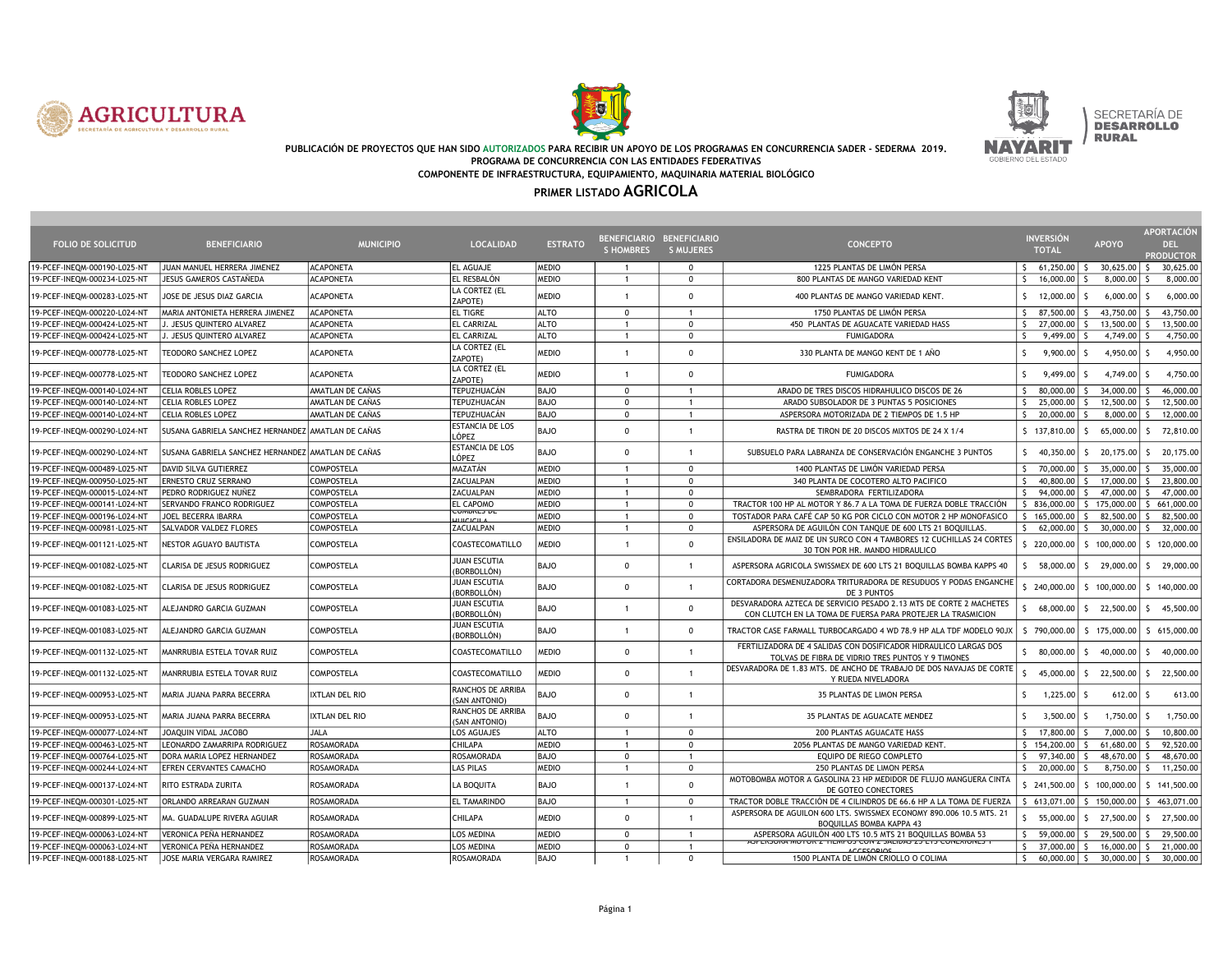





SECRETARÍA DE<br>D**esarrollo RURAL** 

#### PUBLICACIÓN DE PROYECTOS QUE HAN SIDO AUTORIZADOS PARA RECIBIR UN APOYO DE LOS PROGRAMAS EN CONCURRENCIA SADER - SEDERMA 2019. PROGRAMA DE CONCURRENCIA CON LAS ENTIDADES FEDERATIVAS COMPONENTE DE INFRAESTRUCTURA, EQUIPAMIENTO, MAQUINARIA MATERIAL BIOLÓGICO

| <b>FOLIO DE SOLICITUD</b>    | <b>BENEFICIARIO</b>              | <b>MUNICIPIO</b>           | <b>LOCALIDAD</b>                  | <b>ESTRATO</b> | BENEFICIARIO BENEFICIARIO<br><b>SHOMBRES</b> | <b>S MUJERES</b> | <b>CONCEPTO</b>                                                                                                                   | <b>INVERSIÓN</b><br><b>TOTAL</b> | <b>APOYO</b>        | <b>APORTACIÓN</b><br><b>DEL</b><br><b>PRODUCTOR</b> |
|------------------------------|----------------------------------|----------------------------|-----------------------------------|----------------|----------------------------------------------|------------------|-----------------------------------------------------------------------------------------------------------------------------------|----------------------------------|---------------------|-----------------------------------------------------|
| 19-PCEF-INEOM-000188-L025-NT | JOSE MARIA VERGARA RAMIREZ       | ROSAMORADA                 | <b>ROSAMORADA</b>                 | <b>BAJO</b>    | $\overline{1}$                               | $\Omega$         | 300 PLANTA DE COCO ENANO VERDE DE COLIMA                                                                                          | S.<br>90,000.00                  | S.<br>15,000.00 \$  | 75,000.00                                           |
| 19-PCEF-INEQM-000055-L024-NT | NORMA OLIVAREZ GUDIÑO            | <b>SAN BLAS</b>            | EL LLANO                          | MEDIO          | $\mathbf 0$                                  | $\mathbf{1}$     | 500 PLANTAS DE AGUACATE HASS                                                                                                      | $\mathsf{S}$<br>25,000.00        | S.<br>12,500.00     | 12,500.00<br>-S                                     |
| 19-PCEF-INEQM-000134-L024-NT | <b>ERICK LOPEZ CORTES</b>        | <b>SAN BLAS</b>            | PIMIENTILLO                       | MEDIO          | $\mathbf{1}$                                 | $\mathbf 0$      | SISTEMA DE RIEGO POR ASPERSIÓN MOTOBOMBA 4X4 DE 17 HP ARRANQUE<br>ELECTRICO SUCCION COMPLETA TUBERIA DE 4 Y 3 CONEXIONES Y COPLES | \$174,474.00                     | 87,237.00<br>s.     | 87,237.00<br>S.                                     |
| 19-PCEF-INEQM-000912-L025-NT | JOSE LUIS ORTEGA VAZQUEZ         | <b>SAN BLAS</b>            | LAURELES Y GÓNGORA<br>(EL LIMÓN)  | MEDIO          | $\blacktriangleleft$                         | $\mathbf{0}$     | TRACTOR AGRICOLA DOBLE TRACCION CON 96.3 HP A LA TOMA DE FUERZA<br>MOTOR TURBOCARGADO ITERCOOLER                                  | \$983,841.00                     | \$200,000.00        | \$783,841.00                                        |
| 19-PCEF-INEQM-000474-L025-NT | MIGUEL FREGOZO PATIÑO            | <b>SAN BLAS</b>            | JALCOCOTÁN                        | <b>MEDIO</b>   | $\overline{1}$                               | $\mathbf{0}$     | <b>FUMIGADORA</b>                                                                                                                 | 6,840.00<br>Ś                    | 3,420.00            | 3,420.00                                            |
| 19-PCEF-INEQM-000474-L025-NT | MIGUEL FREGOZO PATIÑO            | <b>SAN BLAS</b>            | JALCOCOTÁN                        | MEDIO          |                                              | $\mathbf{0}$     | MOTOSIERRA DE 36 PULGADAS                                                                                                         | $\mathsf{S}$<br>14,725.13        | 7,362.00            | 7,363.13                                            |
| 19-PCEF-INEQM-000219-L024-NT | JOSE MARIA RAZURA TIZNADO        | SAN PEDRO LAGUNILLAS       | SAN PEDRO<br>LAGUNILLAS           | <b>BAJO</b>    | $\mathbf{1}$                                 | $\mathbf{0}$     | PARIHUELA 6.5 HP INCLUYE MANGUERA 100 MTS                                                                                         | S.<br>11,800.00                  | 5.900.00<br>Ś       | 5.900.00                                            |
| 19-PCEF-INEQM-001108-L025-NT | JOSE LUIS MENDOZA DELGADO        | SAN PEDRO LAGUNILLAS       | <b>SAN PEDRO</b><br>LAGUNILLAS    | <b>BAJO</b>    | $\overline{1}$                               | $\mathbf{0}$     | PARIHUELA DE 6.5 HP INCLUYE MANGUERA 100 MTS. LANZA NARANJA Y CARRETE<br>PARA MANGUERA                                            | S.<br>11,800.00                  | 5,900.00            | 5,900.00<br>-S                                      |
| 19-PCEF-INEQM-000081-L024-NT | PABLO MURILLO PARTIDA            | SANTA MARIA DEL ORO        | TEQUEPEXPAN                       | <b>ALTO</b>    | $\overline{1}$                               | $\mathbf{0}$     | 400 PLANTAS DE AGUACATE HASS                                                                                                      | $\mathsf{S}$<br>30,000.00        | 14,000.00           | 16,000.00                                           |
| 19-PCEF-INEQM-000221-L024-NT | PEDRO LEONEL HOMS RODRIGUEZ      | <b>SANTA MARIA DEL ORO</b> | <b>SAN LEONEL</b>                 | <b>BAJO</b>    | $\overline{1}$                               | $\mathbf{0}$     | 400 PLANTAS DE LIMON                                                                                                              | 20,000.00<br>S.                  | 10,000.00<br>٢      | 10,000.00<br>$\zeta$                                |
| 19-PCEF-INEQM-000247-L024-NT | MARIA DE LOS ANGELES PEREZ VILLA | SANTA MARIA DEL ORO        | TEQUEPEXPAN                       | ALTO           | $\mathbf 0$                                  | $\mathbf{1}$     | 400 PLANTAS DE AGUACATE HASS                                                                                                      | $\mathsf{S}$<br>30,000.00        | 14,000.00           | 16,000.00                                           |
| 19-PCEF-INEQM-000248-L024-NT | JUAN DANIEL MONTERO PEREZ        | SANTA MARIA DEL ORO        | TEQUEPEXPAN                       | ALTO           | $\overline{1}$                               | $\mathbf{0}$     | 400 PLANTAS DE AGUACATE HAS                                                                                                       | 30,000.00<br>S.                  | 14,000.00<br>ς      | 16,000.00<br>$\zeta$                                |
| 19-PCEF-INEQM-000249-L024-NT | JUAN MONTERO DELGADO             | SANTA MARIA DEL ORO        | TEQUEPEXPAN                       | <b>ALTO</b>    | $\overline{1}$                               | $\Omega$         | DESBROZADORA                                                                                                                      | <sup>S</sup><br>9,930.00         | 4,965.00            | 4,965.00                                            |
| 19-PCEF-INEQM-000250-L024-NT | FRANCISCO PAEZ ZAMORA            | SANTA MARIA DEL ORO        | ZAPOTANITO                        | <b>BAJO</b>    | $\overline{1}$                               | $\mathbf 0$      | 200 PLANTAS AGUACATE HASS                                                                                                         | $\mathsf{S}$<br>14,000.00        | 7,000.00            | 7,000.00                                            |
| 19-PCEF-INEQM-000255-L024-NT | ELISEO ARON ESTRADA              | SANTA MARIA DEL ORO        | TEQUEPEXPAN                       | <b>ALTO</b>    | $\overline{1}$                               | $\mathbf{0}$     | 220 PLANTAS DE AGUACATE HASS                                                                                                      | 16,500.00<br>$\mathsf{S}$        | 7,700.00            | 8,800.00                                            |
| 19-PCEF-INEQM-000005-L000-NT | CIPRIANO LOPEZ CUEVAS            | SANTA MARIA DEL ORO        | ZAPOTANITO                        | BAJO           | $\mathbf{1}$                                 | $\mathbf{0}$     | ASPERSORA PARIHUELA PARA FRUTALES CON BOMBA DE PISTONES CERÁMICOS<br>MOTOR DE 7 HP CON 100 M DE MANGUERA Y LANZA DE APLICACIÓN    | 19,400.00                        | 9,700.00<br>s       | 9.700.00<br>-S                                      |
| 19-PCEF-INEQM-000128-L024-NT | SILVESTRE ANGUIANO SANCHEZ       | SANTA MARIA DEL ORO        | COFRADÍA DE<br><b>ACUITAPILCO</b> | ALTO           | $\overline{1}$                               | $\mathbf{0}$     | RASTRA 24 DISCOS MIXTOS                                                                                                           | \$192,000.00                     | 65,000.00<br>Š.     | \$127,000.00                                        |
| 19-PCEF-INEQM-000060-L024-NT | JOSE ANTONIO MONTERO HERNANDEZ   | <b>SANTA MARIA DEL ORO</b> | TEQUEPEXPAN                       | ALTO           | $\overline{1}$                               | $\mathbf 0$      | 1099 PLANTAS AGUACATE HASS                                                                                                        | $\mathsf{S}$<br>90,000.00        | 38,465.00           | 51,535.00                                           |
| 19-PCEF-INEQM-000060-L024-NT | JOSE ANTONIO MONTERO HERNANDEZ   | <b>SANTA MARIA DEL ORO</b> | TEQUEPEXPAN                       | ALTO           | $\overline{1}$                               | $\mathbf{0}$     | 3 DESBROZADORAS                                                                                                                   | S.<br>29,790.00                  | 14,895.00<br>ς      | 14,895.00                                           |
| 19-PCEF-INEQM-000060-L024-NT | JOSE ANTONIO MONTERO HERNANDEZ   | SANTA MARIA DEL ORO        | TEQUEPEXPAN                       | <b>ALTO</b>    | $\overline{1}$                               | $\Omega$         | 2 ASPERSORAS MOTORIZADAS DE 4 TIEMPOS                                                                                             | $\mathsf{S}$<br>16,400.00        | 8,200,00            | 8,200,00                                            |
| 19-PCEF-INEQM-000251-L024-NT | MIGUEL DIAZ MONTERO              | <b>SANTA MARIA DEL ORO</b> | TEQUEPEXPAN                       | <b>ALTO</b>    | $\overline{1}$                               | $\mathbf{0}$     | 400 PLANTAS DE AGUACATE                                                                                                           | 30,000.00<br>S.                  | 14,000.00           | 16,000.00<br>$\zeta$                                |
| 19-PCEF-INEQM-000251-L024-NT | MIGUEL DIAZ MONTERO              | SANTA MARIA DEL ORO        | TEQUEPEXPAN                       | <b>ALTO</b>    | $\overline{1}$                               | $\mathbf{0}$     | DESBROZADORA                                                                                                                      | 9,930.00<br><sup>S</sup>         | 4,965.00 $\vert$ \$ | 4,965.00                                            |
| 19-PCEF-INEQM-000251-L024-NT | MIGUEL DIAZ MONTERO              | SANTA MARIA DEL ORO        | TEQUEPEXPAN                       | <b>ALTO</b>    |                                              | $\mathbf{0}$     | 2 ASPERSORAS MOTORIZADAS DE 4 TIEMPOS                                                                                             | $\mathsf{S}$<br>16,400.00        | 8,000.00            | 8,400.00                                            |
| 19-PCEF-INEQM-000252-L024-NT | MARIO ANTONIO ZAVALA LEPE        | <b>SANTA MARIA DEL ORO</b> | <b>SAN LEONEL</b>                 | <b>BAJO</b>    | $\overline{1}$                               | $\mathbf{0}$     | 2 DESBROZADORAS                                                                                                                   | $\mathsf{S}$<br>19,860,00        | 9.930.00            | 9.930.00                                            |
| 19-PCEF-INEQM-000252-L024-NT | MARIO ANTONIO ZAVALA LEPE        | SANTA MARIA DEL ORO        | <b>SAN LEONEL</b>                 | <b>BAJO</b>    | $\overline{1}$                               | $\mathbf 0$      | ASPERSORA MOTORIZADA                                                                                                              | $\mathsf{S}$<br>8,200.00         | 4,100.00            | 4,100.00                                            |
| 19-PCEF-INEQM-000254-L024-NT | JORGE LUIS PAEZ ZAMORA           | <b>SANTA MARIA DEL ORO</b> | ZAPOTANITO                        | BAJO           | $\overline{1}$                               | $\mathbf{0}$     | 250 PLANTAS LIMON PERSA                                                                                                           | S.<br>17,500.00                  | 8.750.00            | 8,750.00                                            |
| 19-PCEF-INEQM-000254-L024-NT | JORGE LUIS PAEZ ZAMORA           | SANTA MARIA DEL ORO        | ZAPOTANITO                        | BAJO           | $\overline{1}$                               | $\mathbf{0}$     | 125 PLANTAS DE AGUACATE HASS                                                                                                      | 8,750.00<br>Ś                    | 4,375.00            | 4,375.00                                            |
| 19-PCEF-INEQM-000814-L025-NT | GABRIEL BALTIERRA VAZQUEZ        | SANTA MARIA DEL ORO        | <b>SAN LEONEL</b>                 | <b>BAJO</b>    |                                              | $\mathbf{0}$     | PARIHUELA PARA FRUTALES REGULADOR DE PRESION CON MANOMETRO MOTOR<br>HONDA DE 4 TIEMPOS DE 5.5 HP                                  | 54,000.00<br>S.                  | 23,000.00<br>S.     | 31,000.00<br>S.                                     |
| 19-PCEF-INEQM-000814-L025-NT | GABRIEL BALTIERRA VAZQUEZ        | SANTA MARIA DEL ORO        | <b>SAN LEONEL</b>                 | <b>BAJO</b>    | $\overline{1}$                               | $\mathbf{0}$     | TANQUE HORIZONTAL DE 3000 LTS MONTADO EN REMOLQUE DE DOS EJES                                                                     | $\mathsf{S}$<br>68,000.00        | 34,000.00<br>S.     | 34,000.00<br>-S.                                    |
| 19-PCEF-INEQM-000108-L025-NT | MA. ESTELA LOPEZ DE LOS SANTOS   | <b>SANTIAGO IXCUINTLA</b>  | POZO DE IBARRA                    | <b>MEDIO</b>   | $\mathbf{0}$                                 | $\overline{1}$   | 1000 PLANTA DE MANGO KENT                                                                                                         | \$<br>30,000.00                  | 15,000.00<br>S.     | 15,000.00                                           |
| 19-PCEF-INEQM-000231-L025-NT | JOSE ALFREDO FRANCO BECERRA      | <b>SANTIAGO IXCUINTLA</b>  | POZO DE IBARRA                    | MEDIO          | $\overline{1}$                               | $\mathbf 0$      | 480 PLANTAS DE MANGO VARIEDAD KENT                                                                                                | S.<br>26,400.00                  | 13,200.00           | 13,200.00<br>S.                                     |
| 19-PCEF-INEQM-000107-L024-NT | JULIO CESAR MARTINEZ SOTO        | SANTIAGO IXCUINTLA         | PUERTA DE PALAPARES ALTO          |                | $\overline{1}$                               | $\mathbf 0$      | 500 PLANTAS COCO VARIEDAD ALTO PACIFICO                                                                                           | S.<br>30,000.00                  | 15,000.00<br>S.     | 15,000.00<br>-S                                     |
| 19-PCEF-INEQM-000351-L025-NT | MANUEL AVALOS CABRERA            | SANTIAGO IXCUINTLA         | CAÑADA DEL TABACO                 | <b>MEDIO</b>   |                                              | $\mathbf{0}$     | 1100 PLANTAS DE MANGO VARIEDAD KENT                                                                                               | 60,500.00<br>S.                  | 30,250.00<br>٢      | 30,250.00<br>S.                                     |
| 19-PCEF-INEQM-000356-L025-NT | J. INES CASAS ROSALES            | SANTIAGO IXCUINTLA         | VADO DEL CORA<br>(ESTACIÓN PANI)  | <b>ALTO</b>    | 1                                            | $\mathbf 0$      | 200 PLANTAS DE MANGO KENT (1 AÑO)                                                                                                 | $\mathsf{S}$<br>6,000.00         | 3,000.00            | 3,000.00<br>-S                                      |
| 19-PCEF-INEQM-000382-L025-NT | MARIA ISABEL AGUILAR SERRATOS    | SANTIAGO IXCUINTLA         | VADO DEL CORA<br>(ESTACIÓN PANI)  | <b>ALTO</b>    | $\mathbf{0}$                                 | $\mathbf{1}$     | 250 PLANTAS DE MANGO KENT (1 AÑO)                                                                                                 | S.<br>7,500.00                   | 3,750.00<br>S       | 3,750.00                                            |
| 19-PCEF-INEQM-000392-L025-NT | AGUSTIN CARRILLO DE LA ROSA      | SANTIAGO IXCUINTLA         | VADO DEL CORA<br>(ESTACIÓN PANI)  | ALTO           | $\overline{1}$                               | $\mathbf 0$      | 400 PLANTAS DE MANGO VARIEDAD TOMMY                                                                                               | S.<br>12,000.00                  | 6,000.00<br>Š.      | 6,000.00<br>$\varsigma$                             |
| 19-PCEF-INEQM-000438-L025-NT | EVERARDO VALDEZ TEJEDA           | SANTIAGO IXCUINTLA         | VADO DEL CORA<br>(ESTACIÓN PANI)  | <b>ALTO</b>    | $\overline{1}$                               | $\mathbf{0}$     | 400 PLANTAS DE MANGO VARIEDAD KENT                                                                                                | $\mathsf{S}$<br>12,000.00        | 6,000.00<br>ς.      | 6.000.00                                            |
| 19-PCEF-INEQM-000440-L025-NT | VIDAL MARTINEZ DORADO            | SANTIAGO IXCUINTLA         | VADO DEL CORA<br>(ESTACIÓN PANI)  | ALTO           | $\overline{1}$                               | $\mathbf 0$      | 400 PLANTAS DE MANGO VARIEDAD KENT                                                                                                | \$<br>12,000.00                  | 6,000.00<br>Ś       | 6,000.00                                            |
| 19-PCEF-INEQM-000478-L025-NT | MIRIAM ROSARIO KELLY NARANJO     | SANTIAGO IXCUINTLA         | PUEBLO NUEVO                      | ALTO           | $\mathbf 0$                                  | $\mathbf{1}$     | 7800 PLANTAS DE MANGO VARIEDAD KENT                                                                                               | \$ 351,000.00                    | 5 175,500.00        | $\mathsf{S}$<br>175,500.00                          |
| 19-PCEF-INEQM-000182-L024-NT | JOSE ADRIAN AVENDAÑO LOPEZ       | SANTIAGO IXCUINTLA         | CAÑADA DEL TABACO                 | <b>MEDIO</b>   | $\overline{1}$                               | $\Omega$         | 500 PLANTAS COCOTERO ALTO PACIFICO ECO TIPO 2                                                                                     | S.<br>22,500.00                  | 11,250.00<br>S.     | 11,250.00<br>-S                                     |
| 19-PCEF-INEQM-000740-L025-NT | ALFONSO ORTIZ DE LOS SANTOS      | SANTIAGO IXCUINTLA         | POZO DE IBARRA                    | <b>MEDIO</b>   | $\overline{1}$                               | $\Omega$         | SISTEMA DE RIEGO POR GOTEO CON BOMBA DE 3"                                                                                        | S.<br>22,240.00                  | 11,120.00<br>S.     | 11.120.00<br>-S                                     |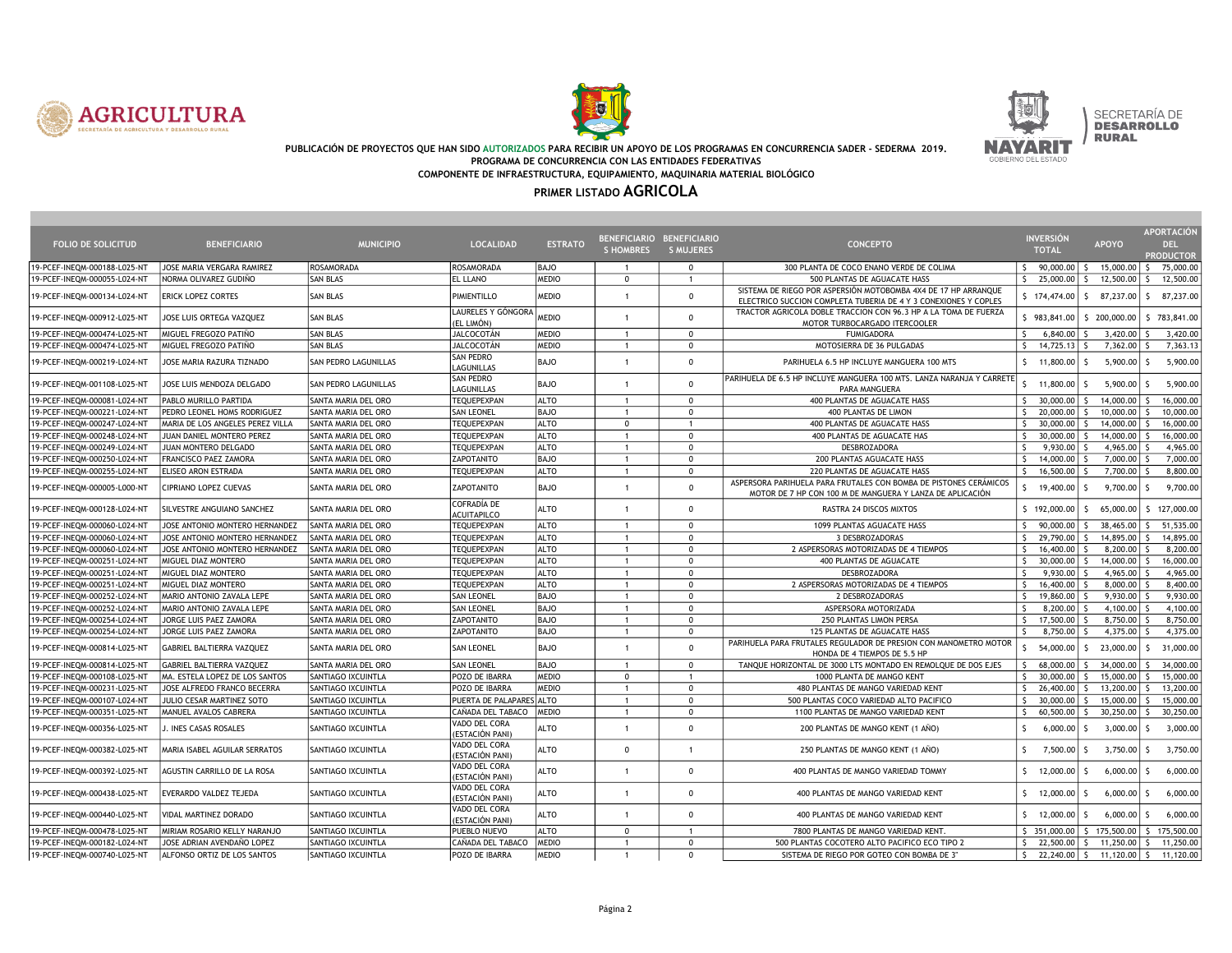





SECRETARÍA DE<br>D**esarrollo RURAL** 

#### PUBLICACIÓN DE PROYECTOS QUE HAN SIDO AUTORIZADOS PARA RECIBIR UN APOYO DE LOS PROGRAMAS EN CONCURRENCIA SADER - SEDERMA 2019. PROGRAMA DE CONCURRENCIA CON LAS ENTIDADES FEDERATIVAS COMPONENTE DE INFRAESTRUCTURA, EQUIPAMIENTO, MAQUINARIA MATERIAL BIOLÓGICO

| <b>FOLIO DE SOLICITUD</b>    | <b>BENEFICIARIO</b>              | <b>MUNICIPIO</b>   | <b>LOCALIDAD</b>                            | <b>ESTRATO</b> | BENEFICIARIO BENEFICIARIO<br><b>S HOMBRES</b> | <b>S MUJERES</b> | <b>CONCEPTO</b>                                                                                                                                                                                                  | <b>INVERSIÓN</b><br><b>TOTAL</b>              | <b>APOYO</b>                                                  | <b>APORTACIÓN</b><br>DEL.<br><b>PRODUCTOR</b> |
|------------------------------|----------------------------------|--------------------|---------------------------------------------|----------------|-----------------------------------------------|------------------|------------------------------------------------------------------------------------------------------------------------------------------------------------------------------------------------------------------|-----------------------------------------------|---------------------------------------------------------------|-----------------------------------------------|
| 19-PCEF-INEQM-000774-L025-NT | <b>ISAURO PLATA FRANQUEZ</b>     | SANTIAGO IXCUINTLA | VADO DEL CORA<br>(ESTACIÓN PANI)            | ALTO           | $\overline{1}$                                | $\mathbf 0$      | 200 PLANTAS DE MANGO VARIEDAD KENT                                                                                                                                                                               | $\mathsf{S}$<br>$6,000.00$ \$                 | $3,000.00$ \$                                                 | 3,000.00                                      |
| 19-PCEF-INEQM-000233-L024-NT | J. CRUZ PALOMARES VIRGEN         | SANTIAGO IXCUINTLA | PALMAR DE CUAUTLA                           | <b>ALTA</b>    | $\overline{1}$                                | $\mathbf{0}$     | 200 PLANTAS DE COCOTERO                                                                                                                                                                                          | S.<br>30,000.00 \$                            | 10.000.00 S                                                   | 20,000.00                                     |
| 19-PCEF-INEQM-000891-L025-NT | HUMBERTO ROMERO BELTRAN          | SANTIAGO IXCUINTLA | SENTISPAC                                   | MEDIO          | $\mathbf{1}$                                  | $\mathbf{0}$     | 1000 PLANTAS DE MANGO VARIEDAD TOMMY KENT                                                                                                                                                                        | 55,000.00 \$<br>S.                            | 27,500.00 \$                                                  | 27,500.00                                     |
| 19-PCEF-INEQM-000897-L025-NT | CAMILO RAMOS OLVERA              | SANTIAGO IXCUINTLA | VALLE LERMA                                 | <b>BAJO</b>    | $\mathbf{1}$                                  | $\mathbf 0$      | 680 PLANTAS DE MANGO VARIEDAD TOMMY-KENT (2 AÑOS)                                                                                                                                                                | 37,400.00 \$<br>S.                            | 18,700.00                                                     | 18,700.00<br>$\mathsf{S}$                     |
| 19-PCEF-INEQM-000908-L025-NT | ALEJANDRO RAMIREZ SANTOS         | SANTIAGO IXCUINTLA | WEACALTTEAN DE                              | <b>MEDIO</b>   | $\overline{1}$                                | $\mathbf 0$      | 624 PLANTAS DE MANGO KENT (1 AÑO)                                                                                                                                                                                | S.<br>18,720.00 \$                            | 9,360.00                                                      | 9,360.00<br>Š                                 |
| 19-PCEF-INEQM-000013-L000-NT | ADOLFO LOPEZ SORIA               | SANTIAGO IXCUINTLA | POZO DE IBARRA                              | MEDIO          | $\overline{1}$                                | $^{\circ}$       | SISTEMA DE RIEGO POR GOTEO CON MOTOBOMBA DE 5.5 HP 3X3 PULGADAS KIT<br>DE FERTILIZACIÓN MEDIDOR DE FLUJO MANGUERA LAY FLAT MANGUERA NEGRA<br>CINTA DE GOTEO FILTROS CABEZALES LOTE DE CONEXIONES Y ACCESORIOS    |                                               | $\begin{bmatrix} 5 & 83,300.00 & 5 & 33,400.00 \end{bmatrix}$ | 49,900.00<br>S.                               |
| 19-PCEF-INEQM-000058-L024-NT | PLACIDO AHUMADA PARRA            | SANTIAGO IXCUINTLA | LA PRESA                                    | <b>ALTO</b>    | $\overline{1}$                                | $\mathbf{0}$     | SISTEMA DE RIEGO POR ASPERSIÓN                                                                                                                                                                                   | $5 \t173,367.00 \t5$                          | 80,000.00 \$                                                  | 93,367.00                                     |
| 19-PCEF-INEQM-000084-L024-NT | JAHAIRA NATIVIDAD FLORES JOYAS   | SANTIAGO IXCUINTLA | PUERTA DE MANGOS                            | <b>BAJO</b>    | $\mathbf 0$                                   | $\overline{1}$   | SISTEMA DE RIEGO POR ASPERSIÓN PORTÁTIL                                                                                                                                                                          |                                               | $$379,232.00$ $$125,000.00$                                   | \$254,232.00                                  |
| 19-PCEF-INEQM-000197-L025-NT | EVER SAMANIEGO MORENO            | SANTIAGO IXCUINTLA | LOS OTATES                                  | <b>MEDIO</b>   | $\mathbf{1}$                                  | $\mathbf 0$      | SISTEMA DE RIEGO POR GOTEO CON MOTO BOMBA DE 17 HP SUCCIÓN Y<br>DESCARGA COMPLETA MEDIDOR VOLUMÉTRICO CINTILLA MANGUERA VÁLVULAS<br>LOTE DE CONEXIONES Y ACCESORIOS                                              |                                               | $$206,830.00$ $$103,415.00$ $$103,415.00$                     |                                               |
| 19-PCEF-INEQM-000216-L025-NT | PORFIRIO SAMANIEGO ZAMORA        | SANTIAGO IXCUINTLA | <b>VALLE LERMA</b>                          | <b>BAJO</b>    | $\overline{1}$                                | $\mathbf 0$      | SISTEMA DE RIEGO CON MOTOBOMBA DE 17 HP CON SUCCIÓN DESCARGA<br>COMPLETA MEDIDOR VOLUMÉTRICO TUBERÍA DE ALUMINIO DE 3 Y 4 PULGADAS<br>DE 6.10 M ASPERSORES DE 3/4 CINTA AQUA TRAX LOTE DE CONEXIONES Y           | \$ 386,217.00   \$ 193,108.00   \$ 193,109.00 |                                                               |                                               |
| 19-PCEF-INEQM-000265-L025-NT | JOSE SABAS POLANCO ORTIZ         | SANTIAGO IXCUINTLA | PUERTA AZUL                                 | <b>MEDIO</b>   | $\overline{1}$                                | $\mathbf{0}$     | TRACTOR AGRICOLA TRACCION SENCILLA 52.2 HP A LA TOMA DE FUERZA TOLDO<br>PARA SOL                                                                                                                                 |                                               | 446,800.00 \$ 150,000.00                                      | \$296,800.00                                  |
| 19-PCEF-INEQM-000305-L025-NT | PAULO SAUL JIMENEZ RIVAS         | SANTIAGO IXCUINTLA | POZO DE IBARRA                              | MEDIO          | $\overline{1}$                                | $\mathbf 0$      | ASPERSORA AGRÍCOLA DE PRECISIÓN TIPO GAVIOTA CON CAPACIDAD DE 800 LTS<br>CON 36 BOQUILLAS                                                                                                                        | \$245,000.00                                  | 90,000.00<br>IS.                                              | \$155,000.00                                  |
| 19-PCEF-INEQM-000615-L025-NT | JOSE LUIS FERNANDO LOPEZ PAREDES | SANTIAGO IXCUINTLA | SENTISPAC                                   | MEDIO          | $\overline{1}$                                | $\mathbf 0$      | RASTRA DE TIRO EXCÉNTRICO DE 22 DISCOS LISOS Y DENTADOS DE 26 X 1/4 DE<br>PULGADAS.                                                                                                                              |                                               | $$149,000.00$$ $$65,000.00$$                                  | \$ 84,000.00                                  |
| 19-PCEF-INEQM-000744-L025-NT | ISIDRO CARDENAS RAYGOZA          | SANTIAGO IXCUINTLA | POZO DE IBARRA                              | MEDIO          | $\overline{1}$                                | $\mathbf 0$      | SISTEMA DE RIEGO POR ASPERSIÓN PORTATIL Y GOTEO CON MOTOBOMBA DE 5.5<br>HP 3X3 PULGADAS MEDIDOR DE FLUJO TUBERIA DE ALUMINIO DE 3 PULGADAS<br>ASPERSORES DE 3/4 CINTA AQUA TRAXX LOTE DE CONEXIONES Y ACCESORIOS |                                               | $$155,451.00$ $$77,600.00$                                    | \$ 77,851.00                                  |
| 19-PCEF-INEQM-000745-L025-NT | LUCERENDI SAMANIEGO MORENO       | SANTIAGO IXCUINTLA | EL TIZATE                                   | MEDIO          | $\mathbf{0}$                                  | $\overline{1}$   | MOTOBOMBA LOMBARDINI DE 4 PULGADAS MEDIDOR VOLUMETRICO CINTILLA Y<br><b>MAS IMPLEMENTOS</b>                                                                                                                      |                                               | \$ 220,475.00   \$ 110,237.00   \$ 110,238.00                 |                                               |
| 19-PCEF-INEQM-000812-L025-NT | VICENTE MOJARRO PALOMARES        | SANTIAGO IXCUINTLA | SENTISPAC                                   | <b>MEDIO</b>   | $\overline{1}$                                | $\mathbf 0$      | CORTADORA E HILADORA PARA FRIJOL 360B ESTANDAR CORTA LAS PLANTAS EN<br>UN SOLO PASO                                                                                                                              |                                               | $$220,000.00$$ $$110,000.00$$ $$110,000.00$                   |                                               |
| 19-PCEF-INEQM-000177-L025-NT | JOSE MANUEL SERRATOS GARCIA      | SANTIAGO IXCUINTLA | VADO DEL CORA<br>(ESTACIÓN PANI)            | ALTO           | $\overline{1}$                                | $\mathbf{0}$     | 200 PLANTAS DE MANGO VARIEDAD TOMMY ATKINS                                                                                                                                                                       | S.<br>$6,000.00$ \$                           | 3,000.00                                                      | 3,000.00<br>-S                                |
| 19-PCEF-INEQM-000177-L025-NT | JOSE MANUEL SERRATOS GARCIA      | SANTIAGO IXCUINTLA | VADO DEL CORA<br>(ESTACIÓN PANI)            | ALTO           | $\overline{1}$                                | $\mathbf 0$      | 100 PLANTAS DE MANGO VARIEDAD KENT                                                                                                                                                                               | S.<br>$3,000.00$ \$                           | 1,500.00                                                      | 1,500.00<br>۱s                                |
| 19-PCEF-INEQM-000177-L025-NT | JOSE MANUEL SERRATOS GARCIA      | SANTIAGO IXCUINTLA | VADO DEL CORA<br>(ESTACIÓN PANI)            | ALTO           | $\overline{1}$                                | $\mathbf{0}$     | 50 PLANTAS DE LIMÓN VARIEDAD PERSA                                                                                                                                                                               | $\mathsf{S}$<br>2,750.00 \$                   | 1,375.00                                                      | 1,375.00<br>-S                                |
| 19-PCEF-INEQM-000206-L024-NT | ARMANDO MARIN LOPEZ              | SANTIAGO IXCUINTLA | EL TIZATE                                   | <b>MEDIO</b>   | $\overline{1}$                                | $\mathbf 0$      | 1320 PLANTAS DE MANGO KENT                                                                                                                                                                                       | 99,000.00<br>S.                               | 39,600.00                                                     | 59,400.00                                     |
| 19-PCEF-INEQM-000206-L024-NT | ARMANDO MARIN LOPEZ              | SANTIAGO IXCUINTLA | EL TIZATE                                   | <b>MEDIO</b>   | $\overline{1}$                                | $\mathbf{0}$     | FERTILIZADORA DE 3 PUNTOS                                                                                                                                                                                        | 29,900.00 \$<br>S.                            | 14,950.00                                                     | 14,950.00                                     |
| 19-PCEF-INEQM-000206-L024-NT | ARMANDO MARIN LOPEZ              | SANTIAGO IXCUINTLA | <b>EL TIZATE</b>                            | <b>MEDIO</b>   | $\mathbf{1}$                                  | $\mathbf 0$      | 3 DESMALEZADORAS                                                                                                                                                                                                 | $38,372.19$ \$<br>S.                          | 19,186.00                                                     | 19,186.19                                     |
| 19-PCEF-INEQM-000215-L024-NT | EFRAIN ARRAMBIDE BARRON          | SANTIAGO IXCUINTLA | PANTANO GRANDE                              | <b>MEDIO</b>   |                                               | $\mathbf 0$      | 1200 PLANTAS DE MANGO                                                                                                                                                                                            | $\mathsf{S}$<br>72,000.00 \$                  | 36,000.00                                                     | 36,000.00<br>ς                                |
| 19-PCEF-INEQM-000215-L024-NT | EFRAIN ARRAMBIDE BARRON          | SANTIAGO IXCUINTLA | PANTANO GRANDE                              | <b>MEDIO</b>   | $\mathbf{1}$                                  | $\Omega$         | 800 PLANTAS DE LIMON                                                                                                                                                                                             | $\mathsf{S}$<br>48,000.00                     | 24,000.00                                                     | 24,000.00                                     |
| 19-PCEF-INEQM-000738-L025-NT | BENJAMIN CRUZ INSUNZA            | SANTIAGO IXCUINTLA | POZO DE IBARRA                              | <b>MEDIO</b>   | $\overline{1}$                                | $\mathbf 0$      | 400 PLANTAS DE MANGO VARIEDAD KENT (1 AÑO)                                                                                                                                                                       | 12,000.00<br>S.                               | 6,000.00                                                      | 6,000.00                                      |
| 19-PCEF-INEQM-000738-L025-NT | BENJAMIN CRUZ INSUNZA            | SANTIAGO IXCUINTLA | POZO DE IBARRA                              | <b>MEDIO</b>   | $\overline{1}$                                | $\mathbf 0$      | SISTEMA DE RIEGO POR GOTEO                                                                                                                                                                                       | $22,240.00$ \$<br>S.                          | 11,120.00                                                     | 11,120.00<br>S.                               |
| 19-PCEF-INEQM-000781-L025-NT | HECTOR MANUEL MEDINA LARA        | SANTIAGO IXCUINTLA | VADO DEL CORA<br>(ESTACIÓN PANI)            | ALTO           | $\mathbf{1}$                                  | $\mathbf 0$      | 200 PLANTA DE MANGO KENT DE 1 AÑO                                                                                                                                                                                | $6,000.00$ \$<br>s.                           | 3,000.00                                                      | 3,000.00<br>-S                                |
| 19-PCEF-INEQM-000781-L025-NT | HECTOR MANUEL MEDINA LARA        | SANTIAGO IXCUINTLA | VADO DEL CORA<br>(ESTACIÓN PANI)            | ALTO           | $\overline{1}$                                | $\mathbf 0$      | 100 PLANTA DE MANGO TOMMY                                                                                                                                                                                        | S.<br>$3,000.00$ $\mid$ \$                    | 1,500.00                                                      | 1,500.00<br>-S                                |
| 19-PCEF-INEQM-000890-L025-NT | HERLINDA RAMIREZ GUZMAN          | SANTIAGO IXCUINTLA | POZO DE IBARRA                              | <b>MEDIO</b>   | $^{\circ}$                                    | $\overline{1}$   | 200 PLANTAS DE COCO VERDE BRASIL.                                                                                                                                                                                | S.<br>46,000,00 S                             | 10,000.00                                                     | 36,000.00<br>$\zeta$                          |
| 19-PCEF-INEQM-000890-L025-NT | HERLINDA RAMIREZ GUZMAN          | SANTIAGO IXCUINTLA | POZO DE IBARRA                              | <b>MEDIO</b>   | $\mathbf 0$                                   | $\overline{1}$   | 1500 PLANTAS DE MANGO VARIEDAD KENT (1 AÑO)                                                                                                                                                                      | $45,000.00$ \$<br>S.                          | 22,500.00                                                     | 22,500.00<br>ls.                              |
| 19-PCEF-INEQM-000910-L025-NT | ANTONIO ROJAS VIRGEN             | SANTIAGO IXCUINTLA | CAÑADA DEL TABACO                           | MEDIO          | $\mathbf{1}$                                  | $\mathbf 0$      | 250 PLANTAS DE LIMON VARIEDAD COLIMA                                                                                                                                                                             | $\mathsf{S}$<br>$15,000.00$ \$                | 7,500.00                                                      | 7,500.00<br>s                                 |
| 19-PCEF-INEQM-000910-L025-NT | ANTONIO ROJAS VIRGEN             | SANTIAGO IXCUINTLA | CAÑADA DEL TABACO<br><b>MEACALTITAIN DE</b> | MEDIO          | $\overline{1}$                                | $\mathbf{0}$     | SISTEMA DE RIEGO POR GOTEO                                                                                                                                                                                       | $\mathsf{S}$<br>81,060.00 \$                  | 40,530.00                                                     | $\zeta$<br>40,530.00                          |
| 19-PCEF-INEQM-000911-L025-NT | JOSE CRUZ PEREZ MEDINA           | SANTIAGO IXCUINTLA | <del>WEXCALTTAN DE</del>                    | <b>ALTO</b>    | $\mathbf{1}$                                  | $\mathbf 0$      | 800 PLANTAS DE MANGO VARIEDAD TOMMY                                                                                                                                                                              | $\mathsf{S}$<br>$40,000.00$ \$                | 20,000.00                                                     | 20,000.00<br>$\mathsf{S}$                     |
| 19-PCEF-INEQM-000911-L025-NT | JOSE CRUZ PEREZ MEDINA           | SANTIAGO IXCUINTLA | <b>IIDIDE</b>                               | <b>ALTO</b>    | $\mathbf{1}$                                  | $\Omega$         | TRACTOR 91.4 HP A LA TDF                                                                                                                                                                                         |                                               | $$850,000.00$$ $$200,000.00$                                  | 650,000.00<br>-S                              |